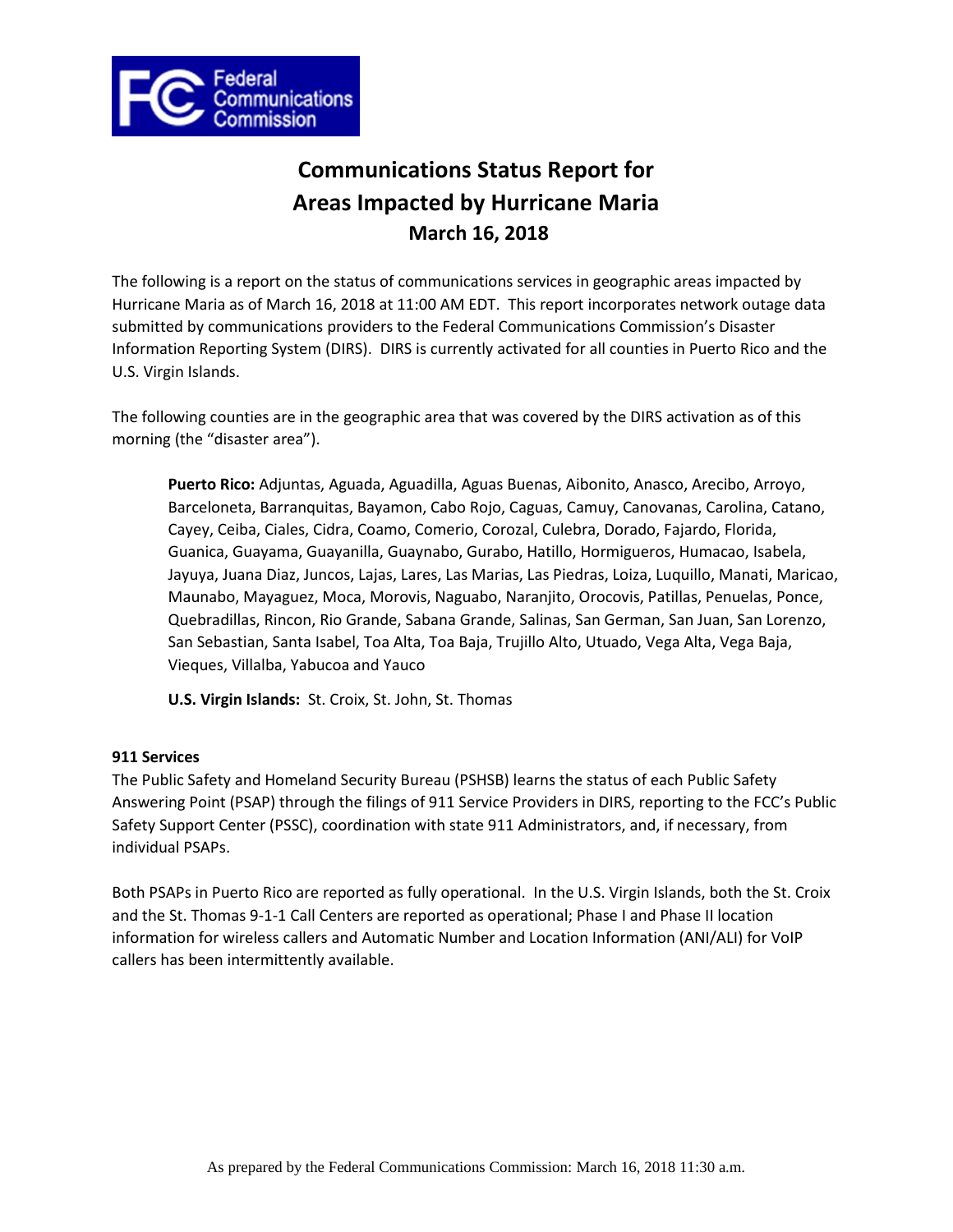

### **Wireless Services**

The following section describes the status of wireless communications services and restoration in the disaster area, including the percentage of cell sites out of service for each county.

The following map of the disaster area illustrates which counties in Puerto Rico are most affected:

# **Percent Cell Sites Out-of-Service By County**



3/16/2018 11:04:21 AM

 $1 - 20 - 21 - 40 - 41 - 60 - 61 - 80 - 81 - 81$ 

The information shown was provided by the signatories to the Wireless Resiliency Cooperative Framework and several additional companies that agreed to allow us to include their data in the aggregated data:

**Puerto Rico:** 4.2% (slight change from 4.4% on Wednesday) of the cell sites are out of service.

**U.S. Virgin Islands:** 12% (slightly down from 13.8% Wednesday) of cell sites are out of service.

The tables below provide the percentage of cell sites out of service by county per state or territory.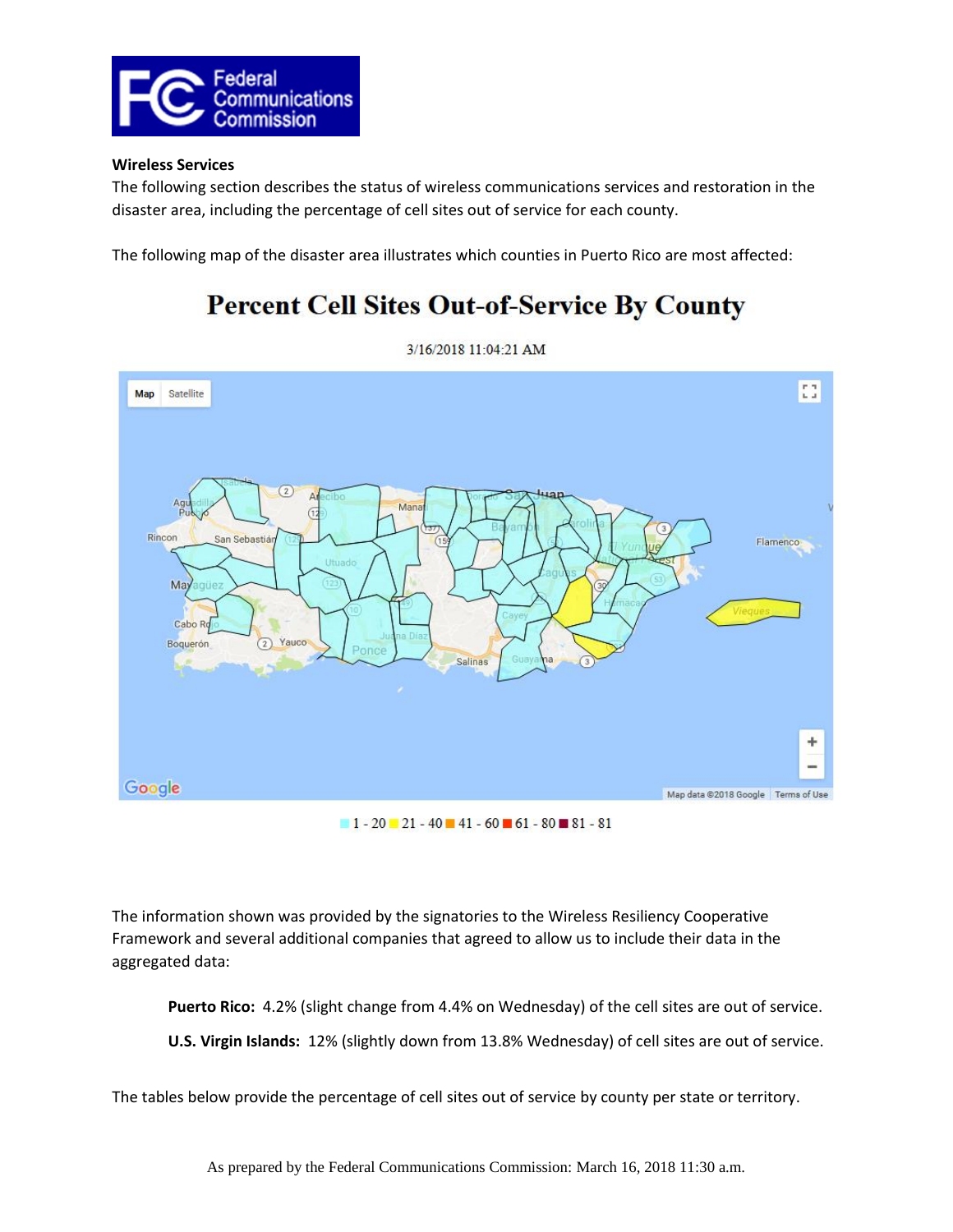

## **Puerto Rico:**

| <b>State</b> | Affected Counties Cell Sites Served Cell Sites Out Percent Out |     |                  |         |
|--------------|----------------------------------------------------------------|-----|------------------|---------|
| PR           | <b>ADJUNTAS</b>                                                | 10  | 1                | 10.0%   |
| PR           | <b>AGUADA</b>                                                  | 18  | $\boldsymbol{0}$ | 0.0%    |
| PR           | <b>AGUADILLA</b>                                               | 48  | 1                | 2.1%    |
| PR           | <b>AGUAS BUENAS</b>                                            | 20  | $\boldsymbol{2}$ | 10.0%   |
| PR           | <b>AIBONITO</b>                                                | 21  | $\boldsymbol{0}$ | 0.0%    |
| PR           | <b>ANASCO</b>                                                  | 15  | 1                | 6.7%    |
| PR           | <b>ARECIBO</b>                                                 | 69  | $\boldsymbol{2}$ | 2.9%    |
| PR           | <b>ARROYO</b>                                                  | 10  | $\boldsymbol{0}$ | 0.0%    |
| PR           | <b>BARCELONETA</b>                                             | 25  | $\boldsymbol{0}$ | 0.0%    |
| PR           | <b>BARRANQUITAS</b>                                            | 18  | $\boldsymbol{2}$ | 11.1%   |
| PR           | <b>BAYAMON</b>                                                 | 154 | 6                | 3.9%    |
| PR           | <b>CABO ROJO</b>                                               | 51  | $\boldsymbol{0}$ | 0.0%    |
| PR           | <b>CAGUAS</b>                                                  | 92  | $\overline{4}$   | 4.3%    |
| PR           | <b>CAMUY</b>                                                   | 17  | $\boldsymbol{0}$ | 0.0%    |
| PR           | <b>CANOVANAS</b>                                               | 30  | 1                | 3.3%    |
| PR           | <b>CAROLINA</b>                                                | 130 | $\overline{4}$   | 3.1%    |
| PR           | <b>CATANO</b>                                                  | 21  | 1                | 4.8%    |
| PR           | <b>CAYEY</b>                                                   | 46  | 3                | 6.5%    |
| PR           | <b>CEIBA</b>                                                   | 13  | $\boldsymbol{0}$ | 0.0%    |
| PR           | <b>CIALES</b>                                                  | 14  | 1                | 7.1%    |
| PR           | <b>CIDRA</b>                                                   | 27  | 3                | 11.1%   |
| PR           | <b>COAMO</b>                                                   | 22  | $\boldsymbol{0}$ | 0.0%    |
| PR           | <b>COMERIO</b>                                                 | 17  | 1                | 5.9%    |
| PR           | <b>COROZAL</b>                                                 | 22  | 3                | 13.6%   |
| PR           | <b>CULEBRA</b>                                                 | 9   | $\boldsymbol{0}$ | 0.0%    |
| PR           | <b>DORADO</b>                                                  | 45  | 1                | 2.2%    |
| PR           | <b>FAJARDO</b>                                                 | 36  | $\mathbf{1}$     | 2.8%    |
| PR           | <b>FLORIDA</b>                                                 | 6   | $\mathbf{1}$     | 16.7%   |
| PR           | <b>GUANICA</b>                                                 | 17  | $\boldsymbol{0}$ | 0.0%    |
| PR           | <b>GUAYAMA</b>                                                 | 30  | $\overline{2}$   | 6.7%    |
| PR           | <b>GUAYANILLA</b>                                              | 10  | $\boldsymbol{0}$ | $0.0\%$ |
| PR           | <b>GUAYNABO</b>                                                | 99  | $\mathfrak 2$    | 2.0%    |
| PR           | <b>GURABO</b>                                                  | 34  | $\sqrt{2}$       | 5.9%    |
| PR           | <b>HATILLO</b>                                                 | 29  | $\boldsymbol{0}$ | $0.0\%$ |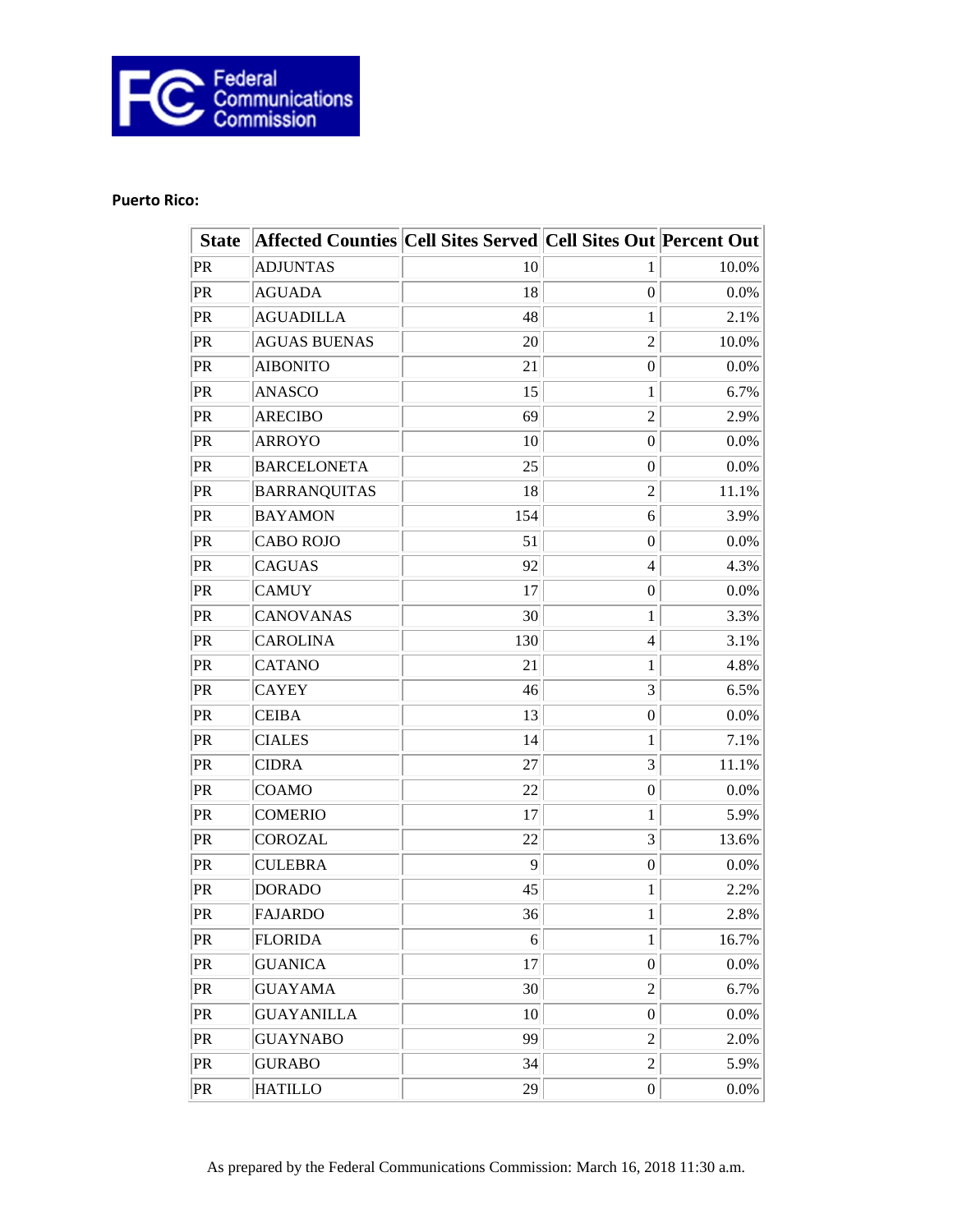

| PR | <b>HORMIGUEROS</b>   | 10  | $\boldsymbol{0}$ | 0.0%    |
|----|----------------------|-----|------------------|---------|
| PR | <b>HUMACAO</b>       | 44  | 3                | 6.8%    |
| PR | <b>ISABELA</b>       | 34  | $\mathbf{1}$     | 2.9%    |
| PR | <b>JAYUYA</b>        | 8   | $\mathbf{1}$     | 12.5%   |
| PR | <b>JUANA DIAZ</b>    | 33  | $\overline{c}$   | 6.1%    |
| PR | <b>JUNCOS</b>        | 23  | $\boldsymbol{0}$ | 0.0%    |
| PR | LAJAS                | 19  | $\boldsymbol{0}$ | 0.0%    |
| PR | LARES                | 16  | $\mathbf{1}$     | 6.3%    |
| PR | <b>LAS MARIAS</b>    | 9   | $\mathbf{1}$     | 11.1%   |
| PR | <b>LAS PIEDRAS</b>   | 19  | $\mathbf{1}$     | 5.3%    |
| PR | <b>LOIZA</b>         | 13  | $\boldsymbol{0}$ | 0.0%    |
| PR | LUQUILLO             | 13  | $\boldsymbol{0}$ | 0.0%    |
| PR | <b>MANATI</b>        | 28  | $\boldsymbol{0}$ | 0.0%    |
| PR | <b>MARICAO</b>       | 5   | $\boldsymbol{0}$ | 0.0%    |
| PR | <b>MAUNABO</b>       | 12  | 4                | 33.3%   |
| PR | <b>MAYAGUEZ</b>      | 68  | 5                | 7.4%    |
| PR | <b>MOCA</b>          | 19  | $\boldsymbol{0}$ | 0.0%    |
| PR | <b>MOROVIS</b>       | 21  | $\boldsymbol{0}$ | 0.0%    |
| PR | <b>NAGUABO</b>       | 23  | 3                | 13.0%   |
| PR | <b>NARANJITO</b>     | 23  | $\boldsymbol{0}$ | 0.0%    |
| PR | <b>OROCOVIS</b>      | 15  | $\boldsymbol{0}$ | 0.0%    |
| PR | <b>PATILLAS</b>      | 16  | $\boldsymbol{0}$ | 0.0%    |
| PR | <b>PENUELAS</b>      | 19  | $\overline{c}$   | 10.5%   |
| PR | <b>PONCE</b>         | 103 | 4                | 3.9%    |
| PR | <b>QUEBRADILLAS</b>  | 20  | $\boldsymbol{0}$ | 0.0%    |
| PR | <b>RINCON</b>        | 15  | $\boldsymbol{0}$ | 0.0%    |
| PR | <b>RIO GRANDE</b>    | 43  | 5                | 11.6%   |
| PR | <b>SABANA GRANDE</b> | 14  | $\boldsymbol{0}$ | 0.0%    |
| PR | <b>SALINAS</b>       | 29  | $\boldsymbol{0}$ | $0.0\%$ |
| PR | <b>SAN GERMAN</b>    | 26  | $\mathbf{1}$     | 3.8%    |
| PR | <b>SAN JUAN</b>      | 369 | 8                | 2.2%    |
| PR | <b>SAN LORENZO</b>   | 22  | 6                | 27.3%   |
| PR | <b>SAN SEBASTIAN</b> | 21  | $\boldsymbol{0}$ | 0.0%    |
| PR | <b>SANTA ISABEL</b>  | 18  | $\overline{0}$   | 0.0%    |
| PR | TOA ALTA             | 44  | $\overline{c}$   | 4.5%    |
| PR | TOA BAJA             | 54  | $\overline{c}$   | 3.7%    |
| PR | TRUJILLO ALTO        | 47  | $\overline{c}$   | 4.3%    |
| PR | <b>UTUADO</b>        | 21  | $\overline{c}$   | 9.5%    |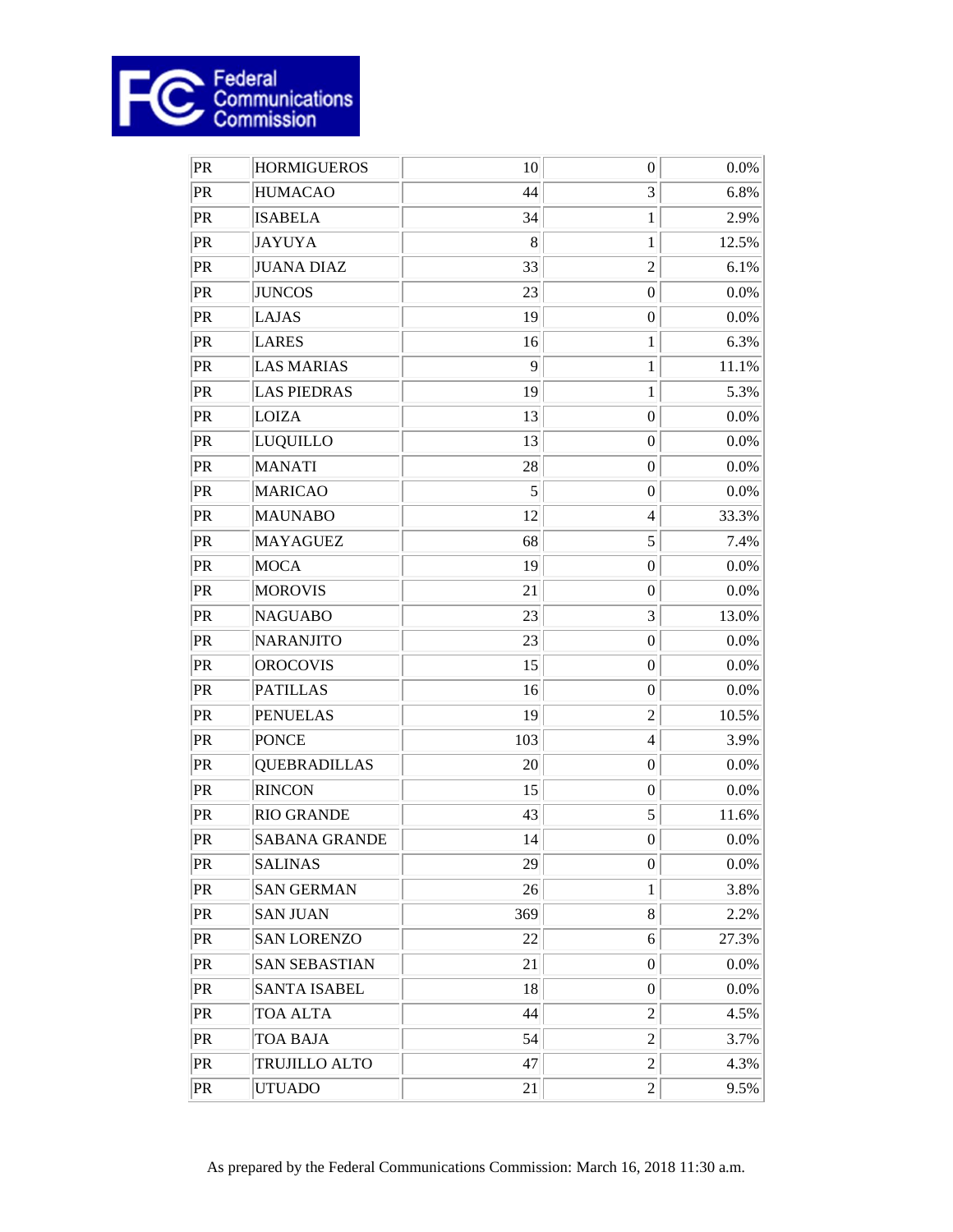

| PR           | <b>VEGA ALTA</b> | 27    | 2   | 7.4%    |
|--------------|------------------|-------|-----|---------|
| PR           | <b>VEGA BAJA</b> | 34    | 3   | 8.8%    |
| PR           | <b>VIEQUES</b>   | 12    | 4   | 33.3%   |
| PR           | <b>VILLALBA</b>  | Q     |     | 11.1%   |
| PR           | <b>YABUCOA</b>   | 32    | 3   | 9.4%    |
| PR           | YAUCO            | 20    |     | $0.0\%$ |
| <b>TOTAL</b> |                  | 2,695 | 114 | 4.2%    |

#### **U.S. Virgin Islands:**

| <b>State</b> | <b>Affected Counties Cell Sites Served Cell Sites Out Percent Out</b> |     |    |          |
|--------------|-----------------------------------------------------------------------|-----|----|----------|
| VI           | <b>ST. CROIX</b>                                                      |     |    | 15.6%    |
| VI           | IST. JOHN                                                             |     |    | 12.5%    |
| VI           | <b>ST. THOMAS</b>                                                     | 64  |    | $9.4\%$  |
| TOTAL        |                                                                       | 117 | 14 | $12.0\%$ |

#### **Cable Systems and Wireline (Combined)**

Since there are widespread power outages in Puerto Rico and the U.S. Virgin Islands, the FCC has received reports that fairly large percentages of consumers are without either cable services or wireline service. The majority of cable and wireline customers now have service because commercial power is available in their respective areas. In Puerto Rico, there are no major switches that are affected.

#### **Broadcast**

 $\overline{a}$ 

The following provides broadcast status based on data collected from DIRS input, FEMA reports, and FCC scans/outreach.<sup>1</sup>

#### Television stations status:

**Puerto Rico:** (no change from Wednesday)

 $1$  When broadcast stations are listed as "suspected to be out of service", the statement is based on field scanning of relevant bands. Stations listed may be operating on reduced power or on a reduced schedule.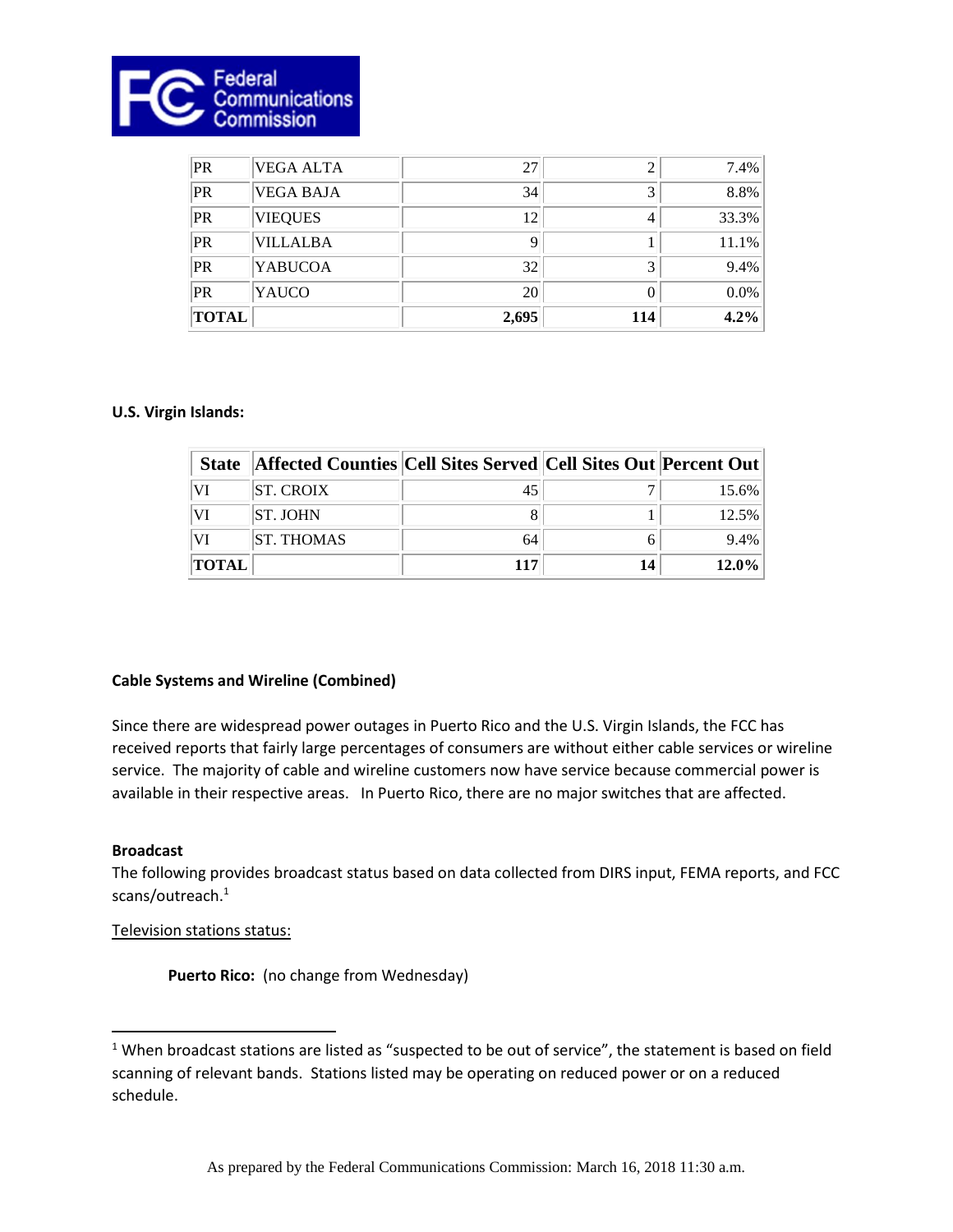

5 TV stations are confirmed operational (WKAQ, WIPR, WNJX, WTIN, WORO)

2 TV stations are suspected to be out of service (WIPM, WELU)

70 TV stations have been issued Special Temporary Authority to be offline

30 TV stations have unconfirmed status

**U.S. Virgin Islands:** (no change from Wednesday)

14 TV stations have been issued Special Temporary Authority to be offline

2 TV stations have unconfirmed status

#### AM Radio stations status:

**Puerto Rico:** (no change from Wednesday)

42 AM radio stations are confirmed operational (WA2X, WABA, WALO, WAPA, WBMJ, WCMN, WCGB, WCPR, WDEP, WENA, WEXS, WGDL, WI2X, WI2X, WI3X, WIAC, WIPR, WISO, WKAQ, WKFE, WKJB, WKUM, WLEO, WLEY, WMDD, WMNT, WMSW, WOIZ, WOQI, WORA, WPAB, WPPC, WPRA, WPRP, WSKN, WSOL, WTIL, WUNO, WUPR, WVJP, WXEW, WYEL)

8 AM radio stations are suspected to be out of service (W227, WJDZ, WNVE, WVQR, WYAS, WZCA, WZMT, WZOL)

21 AM radio stations are confirmed out of service by the Puerto Rican Broadcast Association (WBQN, WCMA, WDNO, WEGA, WFAB, WGIT, WHOY, WIBS, WIDA, WISA, WIVV, WJIT, WKVM, WLRP, WNEL, WNIK, WOLA, WOSO, WQBS, WRSJ, WUKQ)

1 AM radio station has unconfirmed status

2 AM radio stations have been issued Special Temporary Authority to be offline

**U.S. Virgin Islands:** (no change from Wednesday)

2 AM radio stations are confirmed operational (WSTA, WUVI)